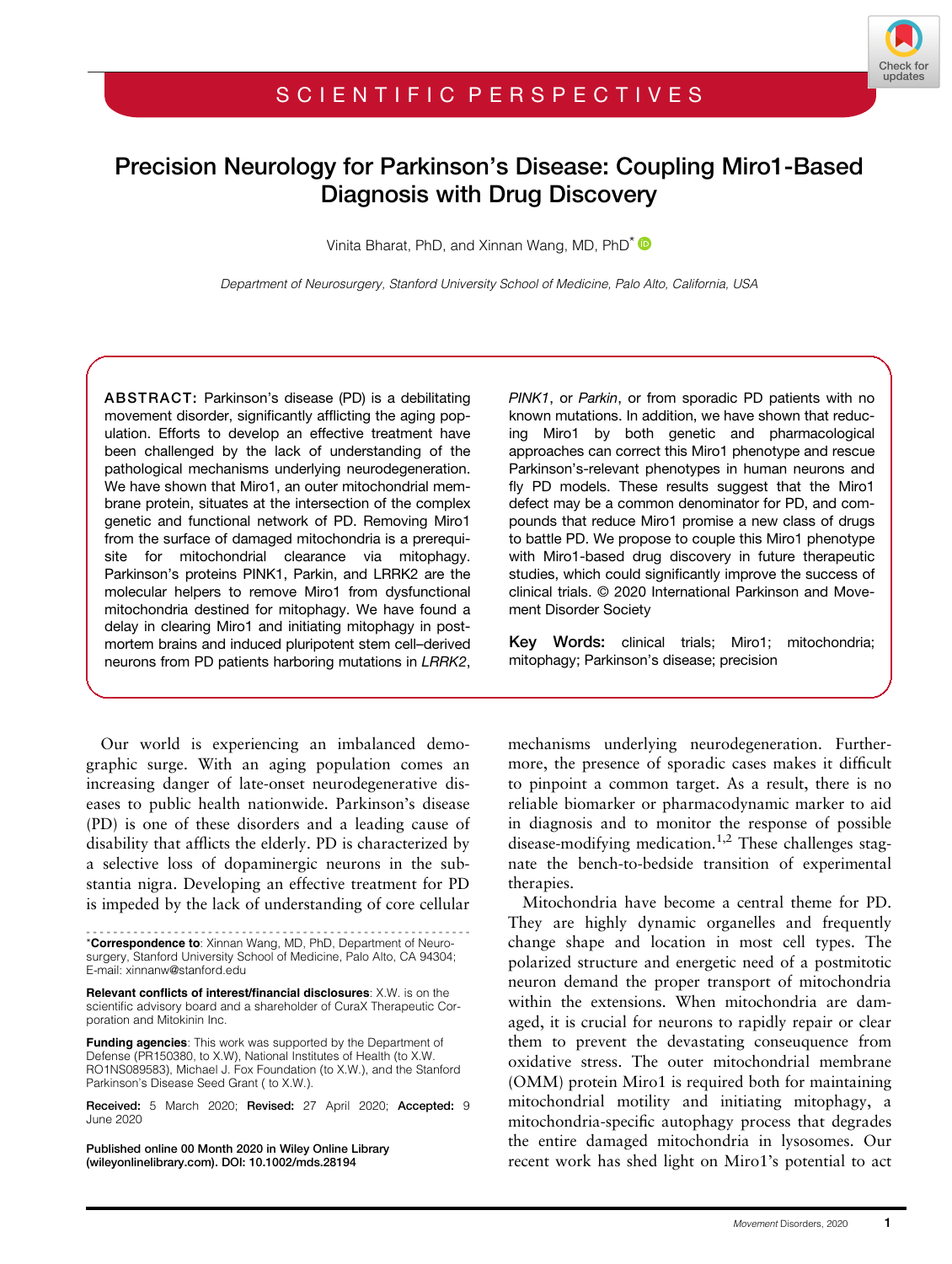both as a molecular signature and as a drug target for PD. In this article, we will summarize our work on Miro1 and present our perspective on redefining the disease and reinnovating personalized treatment strategies for patients.

## Miro1 Protein: A Linchpin for Mitochondrial Motility and Quality

Neurons demand mitochondria for a large amount of energy supply, a need that is constantly changing among each microdomain of a neuron in response to the fast fluctuation in neuronal activity. The unique architecture of neurons, which often contain extensive dendritic arborization and long axons, requires precise control of mitochondrial transport within this complex system. When mitochondria left at the terminals are damaged, they must either fuse with healthy mitochondria to fix the damage, $3$  return to the soma via retrograde transport for disposal,<sup>4,5</sup> or be removed at the terminals. $4,6,7$  Inefficient clearance of damaged mitochondria can cause oxidative stress to the neuron. However, the geometrical and energetical features of a neuron make it challenging for mitochondria to navigate and undergo self-destruction.

Miro plays a crucial role for maintaining both mitochondrial motility and quality. Miro is an atypical mitochondrial Rho GTPase (RhoT1/2). Mammals have 2 Miro paralogues (Miro1 and Miro2), whereas Drosophila has 1 orthologue (DMiro), which is highly conserved to human Miro1.<sup>8</sup> Miro has a carboxy-terminus transmembrane domain that is anchored to the OMM. Miro binds to milton (TRAKs), which in turn binds to kinesin heavy chain (KHC), and this Miro/milton/KHC complex recruits mitochondria to microtubules for anterograde transport<sup>9,10</sup> (Fig. 1A). When either Miro or milton is ablated in animal models, mitochondria are trapped in the soma and fail to enter the  $axons.<sup>4,9-12</sup>$ Miro has also been reported to directly bind to the retrograde microtubule motor dynein and the actin motor myosin  $XIX$ <sup>13-15</sup> In contrast to the long-range mitochondrial movement in axons enabled by microtubules, actin-mediated mitochondrial movement allows instantaneous short-range redistribution of mitochondria, frequently observed in actin-enriched growth cones, dendritic spines, and synaptic boutons. Miro also contains a pair of EF-hands that bind to  $Ca^{2+}$ (Fig. 1B) and 2 GTPase domains. These functional activities of Miro allow upstream signaling pathways and messengers to influence mitochondrial motility via Miro.  $9,16-18$ 

The Miro-dependent mechanisms underlying mitochondrial movement are applied to only healthy, functional mitochondria. Miro is also essential for clearing unhealthy, severely damaged mitochondria, but in an entirely different manner. Mitochondrial damages caused by various factors during disease and aging depolarize the proton potential across the mitochondrial inner membranes. Mitochondrial depolarization triggers the accumulation of the kinase PINK1 on the OMM. There, PINK1 phosphorylates multiple OMM proteins including Miro and Mitofusin, $4,19-21$  and ubiquitin molecules that are on or adjacent to the OMM.22-24 Phosphorylation of ubiquitin and OMM proteins $^{20}$  continues to activate and recruit the cytosolic E3 ligase Parkin to the surface of mitochondria,  $25,26$ which ubiquitinates Miro along with additional OMM proteins. Miro is subsequently removed from the OMM and sent to proteasomes for degradation (Fig. 2). The removal of Miro from the surface of damaged mitochondria results in the halting of their movement.<sup>4,6</sup> In addition to PINK1 and Parkin, we have shown that LRRK2, an enzyme with both GTPase and kinase activities, plays a role in removing Miro from damaged mitochondria.<sup>7</sup> Mitochondrial depolarization recruits cytosolic LRRK2 to mitochondria and initiates an interaction between Miro and LRRK2. This interaction is essential for the following Miro removal (Fig. 2).



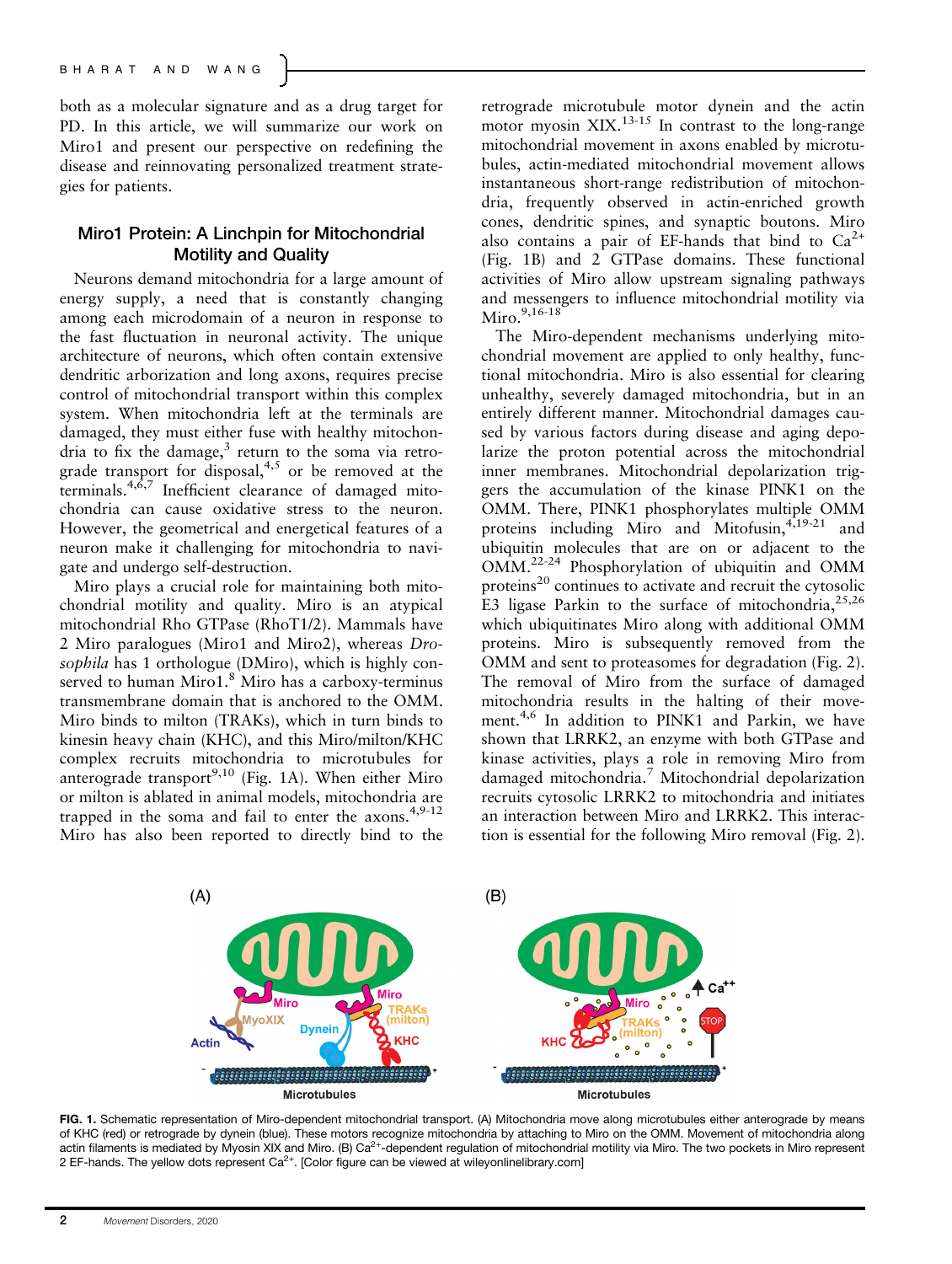

FIG. 2. Schematic representation of Miro-dependent mitochondrial quality control. Mitochondrial depolarization triggers 2 parallel pathways - PINK1/ Parkin and LRRK2. Both pathways are required to remove Miro from damaged mitochondria to arrest mitochondrial motility and to permit mitophagy that follows. [Color figure can be viewed at [wileyonlinelibrary.com\]](http://wileyonlinelibrary.com)

Our data suggests that LRRK2 functions in parallel with the PINK1/Parkin pathway, and the kinase activity of LRRK2 is dispensable for this particular function. Collectively, arresting dysfunctional mitochondria by removing Miro is an essential first step in segregating mitochondrial damages from the rest of the healthy mitochondrial network and in quarantining these mitochondria for the following mitophagy.

### The Miro1 Defect: A Surprising Molecular Denominator for PD

Mutations in LRRK2, PINK1, or Parkin cause familial PD. $^{27-30}$  An intriguing hypothesis is that in individuals harboring mutations in these genes, a failure to isolate and remove the damaged mitochondria likely contributes to neuronal cell death in PD. Notably, the majority of PD cases are sporadic without an inheritance pattern. An overarching question we have asked is whether a delay in removing Miro and clearing damaged mitochondria could be a common theme in both familial and sporadic PD. With this question, we have conducted extensive research in multiple PD models including postmortem brains, skin fibroblasts, induced pluripotent stemcell-derived neurons from PD patients, and fly PD models. We included PD patients harboring mutations not only in LRRK2, PINK1, or Parkin, but also in GBA or SNCA, and sporadic PD patients with no known mutations. By combining live-imaging methods, biochemistry, and genetic approaches, we have shown a unifying cellular defect in removing Miro1 from damaged mitochondria in neurons and skin cells derived from PD patients. Miro1 remains on damaged mitochondria for longer than normal, prolonging active transport and delaying the onset of mitophagy. This defect renders neurons vulnerable to mitochondrial stress, leading to neurodegeneration (Fig. 3).7,31,32 Importantly, this molecular defect of Miro1 occurs not only in PINK1/Parkin/LRRK2 related PD cases, but also in familial PD patients harboring mutations in other genes including GBA and SNCA and even in idiopathic cases in which no known mutations are found (Fig. 3).

Our discovery is surprising in 2 ways. First, the failure to remove Miro1 from damaged mitochondria clearly exists in nonneuronal cells. We have established sensitive assays to measure Miro1 response to mitochondrial depolarization in skin fibroblasts from a total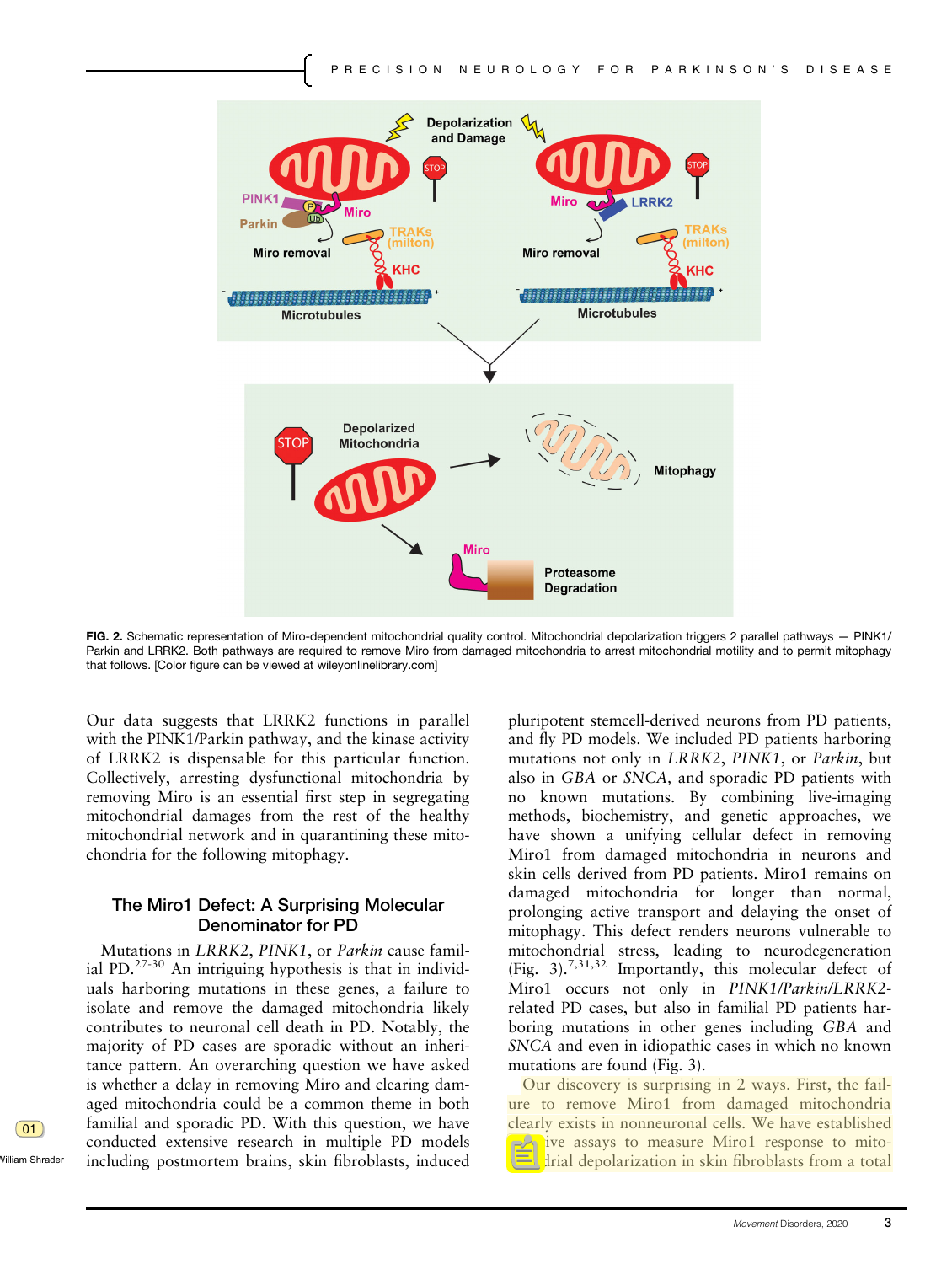

FIG. 3. A converging defect in removing Miro1 from damaged mitochondria in genetically distinct patients. The impairment in removing Miro1 from damaged mitochondria prolongs mitochondrial movement and delays mitophagy that follows, causing an energy shortage and oxidative stress. [Color figure can be viewed at [wileyonlinelibrary.com](http://wileyonlinelibrary.com)]

of 83 PD patients and discovered that 94% of them show impairment in removing Miro1 from damaged mitochondria. $31$  The convenience of acquiring skin cells from PD patients by a simple biopsy opens the door to novel biomarker research on Miro1. Our current detection methods only yield a "yes" or "no" answer to the Miro1 defect at a single time following mitochondrial depolarization. An exciting future direction is to establish a range of severity of this Miro1 phenotype and to correlate it with the symptomatic severity of patients.

Our result also raises questions about whether PD is a systemic disease. In fact, mitochondrial molecular defects have been widely reported in fibroblasts from PD patients, 33-37 but we have not observed skin cell death in PD patients. Why are dopaminergic neurons in the substantia nigra most vulnerable to the impairment of mitochondria? The answers lie in many layers, but all surround the unique features of these midbrain neurons.38 They synthesize dopamine, which can be toxic to neurons under certain conditions. The axonal arborization is extensive and intertwined,  $38,39$  which poses a tough task for mitochondria and other organelles to travel. In addition, dopaminergic neurons in the substantia nigra are pacemaking, fast-firing neurons with high  $Ca^{2+}$  influx. This peculiar environment demands mitochondria to perform high respiratory activities and meanwhile exposes them to numerous toxins and stressors. It has been shown that mitochondria in dopaminergic neurons of the substantia nigra compacta are more energetic and under more oxidative stress than those of the ventral tegmental area cultured from mice.<sup>39</sup> It is possible that mitochondria in substantia nigra dopaminergic neurons are more prone to damage compared with those in neurons and non-neuronal cells elsewhere. Although healthy dopaminergic neurons have an effective quality control system to eliminate any dysfunctional mitochondrion quickly to prevent oxidative stress, neurons with molecular defects in mitophagy, such as those with mutations in PINK1, Parkin, or LRRK2, may be slow in clearing those damaged mitochondria over a long period of a human's life, which eventually contributes to the late-onset neurodegeneration.

The second surprise from our work is the mysterious Miro1 phenotype in idiopathic PD cells. Although we have provided molecular mechanisms linking pathogenic PINK1, Parkin, LRRK2, and α-synuclein to the removal of Miro $1, \frac{4,7,31,32,40}{9}$  we cannot explain the same Miro1 phenotype in PD patients without any known mutations. Because we have observed the Miro1 defect in cultured fibroblasts, there could be genetic or molecular signatures preserved in those cells that affect Miro1. If these signatures are imprinted in the genome, it suggests the prevalence of PD cases caused by genetic mutations is much higher than expected. Furthermore, human genetic approaches have failed to detect a prominent genetic risk in sporadic patients, indicating even if those mutations exist, they must be extremely rare and variable among individuals.

The convergence on Miro1 in genetically and clinically distinct PD patients makes us rethink the name "Parkinson's disease." Since the 19th century, this name has been used to describe a class of patients solely based on their symptoms. However, patients with many other diseases such as progressive supranuclear palsy, multiple system atrophy, and corticobasal degeneration share similar clinical symptoms, especially in the earlier stages, which possibly contributes to the high rate of misdiagnosis of PD.<sup>2</sup> In our cohort, we have discovered that 6% of the PD patients are free of the Miro1 phenotype. It is unclear whether those patients are misdiagnosed as PD or if they just do not have the Miro1 defect. Redefining the disease based on the molecular underpinnings in individual patients would be timely and beneficial for designing future disease-modifying therapies.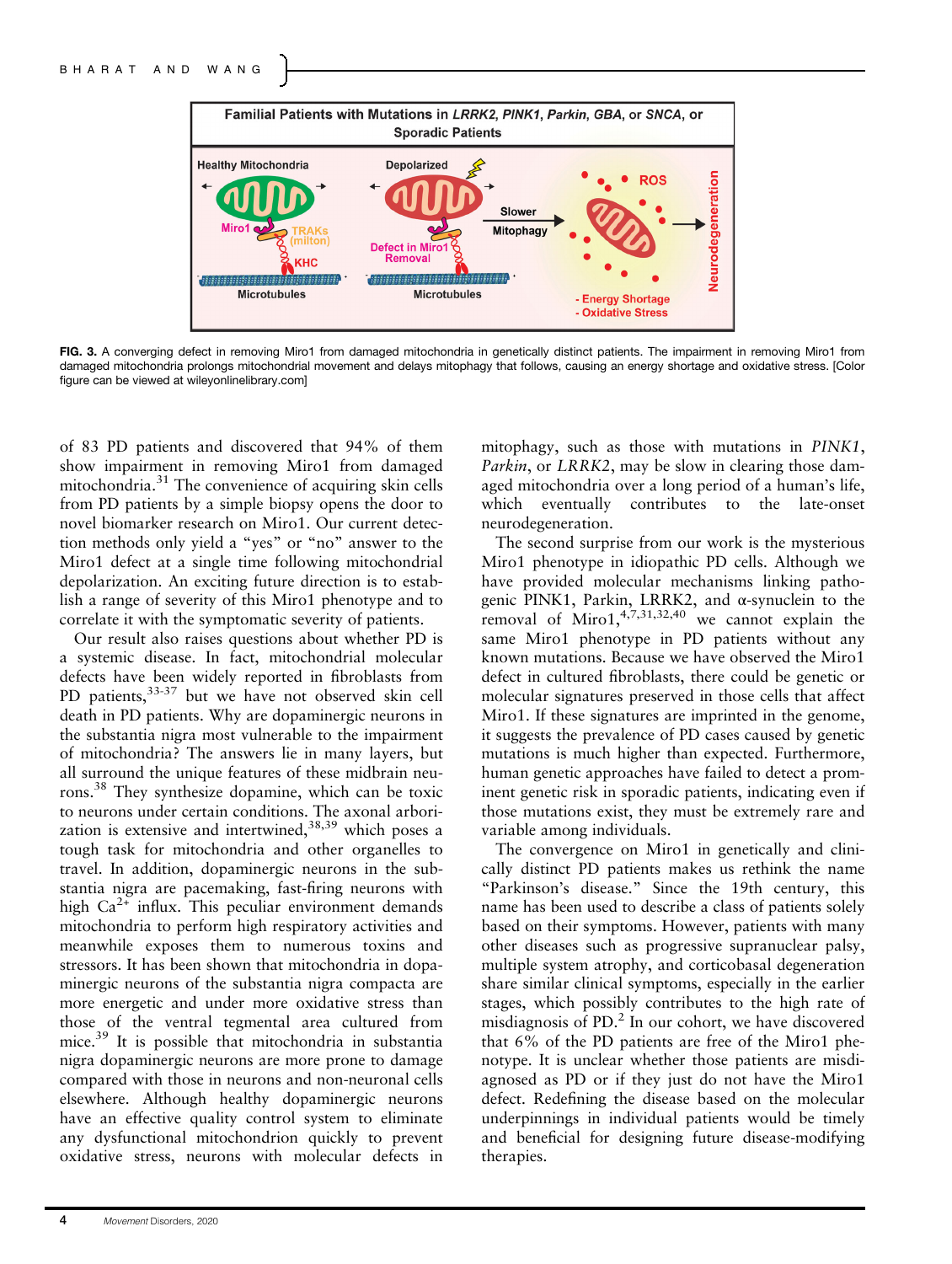## Precision PD Neurology: Coupling the Miro1 Defect With the Miro1-Targeted Treatment

A common molecular theme in different types of PD suggests that there might be a mutual method to fight the disease. We have shown that reducing Miro1 by both genetic and pharmacological approaches can correct this Miro1 phenotype and rescue PD-relevant phenotypes in human neuron and fly PD models.<sup>7,31,32</sup> Combining the artificial intelligence technology in silico and functional screening in fruit flies in vivo, we have selected potential Miro1-binders that reduce Miro protein in flies. Treating fibroblasts from PD patients with the top compound eliminates the Miro1 molecular pathology, and treating PD flies and patient-derived neurons with the compound rescues their locomotor deficits and dopaminergic neurodegeneration.<sup>31</sup> These results demonstrate the clinical utility of the Miro1 phenotype in skin cells as a pharmacodynamic maker and the therapeutic promise of Miro1 reducers. We propose a strategy to couple the Miro1-based therapy with a Miro1-dependent companion diagnostic tool (Fig. 4). In future clinical trials, we could first determine whether a potential PD patient has the Miro1 phenotype using his or her cultured fibroblasts in a dish — if "yes," then use those fibroblasts to determine whether a particular drug can ameliorate the Miro1 defect, and if "yes," finally administer this compound to the patient. The strategy could significantly improve the success of future clinical trials because without a marker to stratify the right patients and monitor the drug effects, the studies would be essentially "blind."

It is important to note that both our genetic and pharmacological approaches (therapeutic dose) in human cell and fly PD models only cause a nominal reduction in basal Miro levels without significantly affecting the motility of healthy, polarized mitochondria.7,31,32 This small reduction of basal Miro1 levels can assist Miro1 removal from unhealthy, depolarized mitochondria.7,31,32 Because the depolarization-initiated mitophagy machinery that removes Miro1, including PINK1, Parkin, and LRRK2, is dormant in the basal condition and is only activated on depolarized mitochondria, our compounds at the therapeutic dose may also work in concert with the mitophagy molecular players upon depolarization to facilitate Miro1 degradation in proteasomes. Notably, we have shown that the Miro1-targeted approaches do not cause cell death of neurons from healthy subjects, but mitigate the sensitivity to stress of patient-derived neurons.7,31,32 This information is useful to guide future drug discovery studies for how to minimize cytotoxicity. An ideal therapeutic dose for a lead compound should significantly reduce Miro1 following mitochondrial depolarization, but only subtly influence Miro1 protein at baseline.

PD is a multifactorial disease, and the Miro1 defect is unlikely to be the only causal factor. It is known that the penetrance of several PD-causing genes is incomplete, suggesting that there is more than one cause for each individual patient. The additional contributing components may include an environmental element, a second mutation, an immune response, or another disease. Therefore, the complex nature of PD welcomes a precision neurology treatment (Fig. 5). Each individual patient may need more than 1 therapy. The overall treatment strategy should be different among different patients because their clinical symptoms and genetic



FIG. 4. Coupling Miro1-based therapy with Miro1-dependent companion diagnostic tool. In future clinical trials, we could first determine whether a potential PD patient has the Miro1 phenotype using his or her cultured fibroblasts in a dish — if "yes," then use those fibroblasts to determine whether a compound can ameliorate the Miro1 defect, and if "yes," finally administer this compound to the patient. [Color figure can be viewed at [wileyonlinelibrary.com](http://wileyonlinelibrary.com)]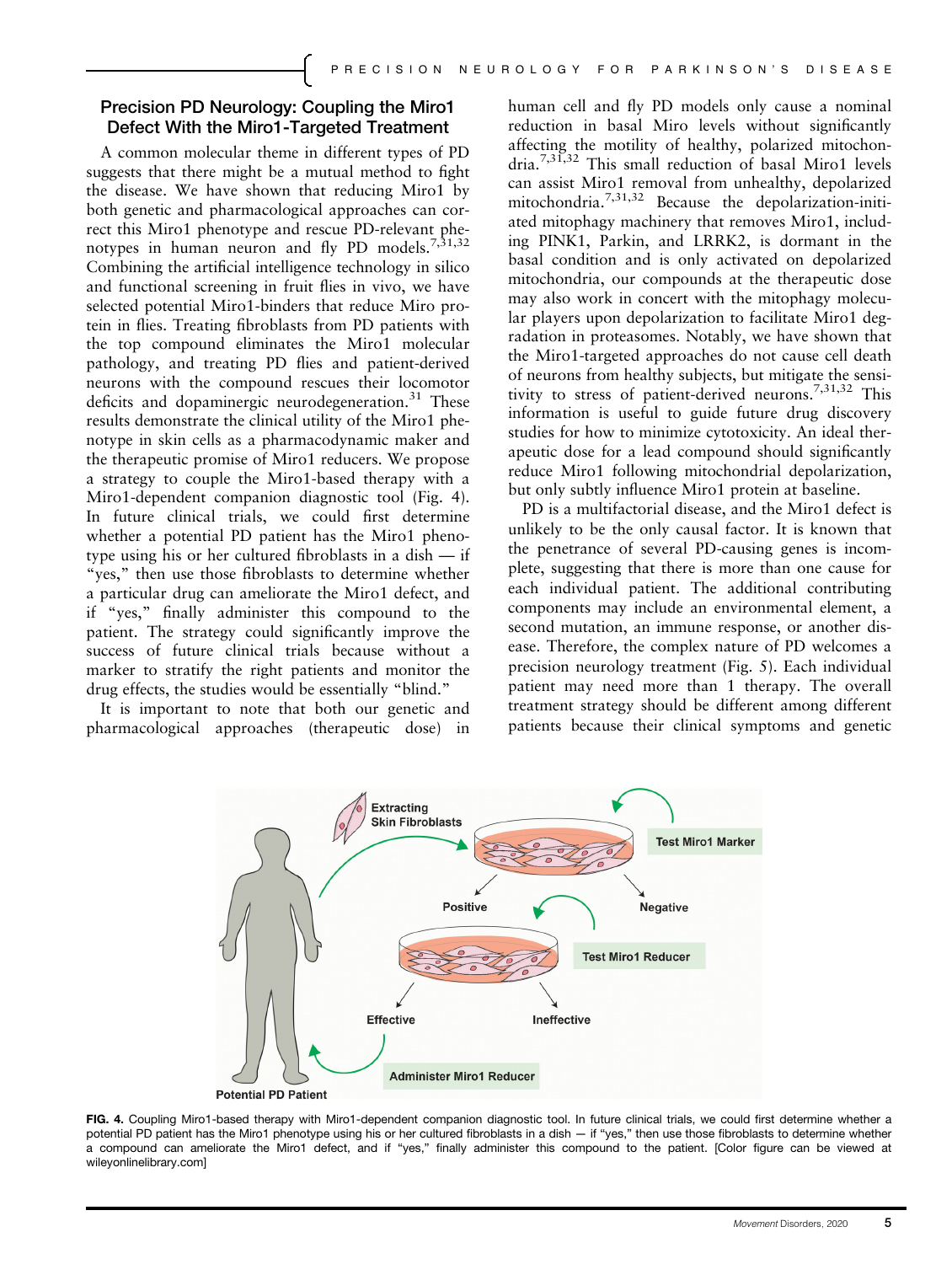

FIG. 5. Examples of future precision neurology for PD. Multiple aspects of a patient will be evaluated, and based on the profiling information, an individualized treatment plan will be generated for each patient. [Color figure can be viewed at [wileyonlinelibrary.com\]](http://wileyonlinelibrary.com)

compositions are not the same. For example, if a patient with genetic mutations in LRRK2 or GBA also shows a Miro1 protein phenotype, a cocktail medication containing Miro1 reducers and compounds that target LRRK2 or GBA may work best. Additional management, such as physical therapies and deep brain stimulation, and traditional symptom-relieving therapies such as L-dopa should be considered part of the personalized plan as well.

We have tested the Miro1 marker in fibroblasts from 5 asymptomatic genetic carriers, and they all show the failure to degrade Miro1 following mitochondrial depolarization. $31$  This observation suggests that we could use our methods to detect the presymptomatic population that will benefit most from early therapeutic intervention. We could administer Miro1-targeted compounds to individuals at risk for PD who test positive for the Miro1 marker, even before the symptoms occur, and this treatment may postpone or even prevent the onset of the disease. For late-stage patients, Miro1 reducers still have a good chance of stopping or slowing disease progression by rescuing the remaining neurons from dying.

## Closing Remarks

Miro is a key molecular player to guide mitochondrial movement and degradation and to synergize cellular signaling pathways. The importance of Miro is magnified in neurons, as the need for mitochondria is regulated on a spatial and temporal scale to meet the constantly changing demands for energy and  $Ca^{2+}$  buffering in each part of a neuron. It is perhaps not surprising that Miro protein has been found to be misregulated in multiple types of PD, a late-onset neurodegenerative disease closely linked to mitochondrial dysfunction. Despite how much we have learned about Miro in health and disease, many questions remain to be answered, and a lot more work is warranted to be done. The urgency of finding a cure for PD prioritizes fast-tracking the translational research on Miro1 from laboratories to patients in hospitals, an effort that requires academic, industrial, and clinical collaboration. However, understanding the basic regulations of Miro in a normal cell and how the mechanisms are impaired in disease is equally paramount, which lays the foundation for any translational research. The increasing appreciation of Miro's importance in neuronal physiology and pathophysiology opens new frontiers for us to battle PD, the agonizing movement disorder that deeply burdens our society and afflicts our everyday life.  $\bullet$ 

Acknowledgements: We thank David Nguyen and Devon M. Conradson for reading the manuscript.

## References

- 1. Dickson DW. Neuropathology of Parkinson disease. Parkinsonism Relat Disord 2018;46(Suppl 1):S30-S33.
- 2. Bartels T. Conformation-Specific Detection of alpha-Synuclein: The Search for a Biomarker in Parkinson Disease. JAMA Neurol 2016; 74(2):146–147.
- 3. Youle RJ, van der Bliek AM. Mitochondrial fission, fusion, and stress. Science 2012;337(6098):1062–1065.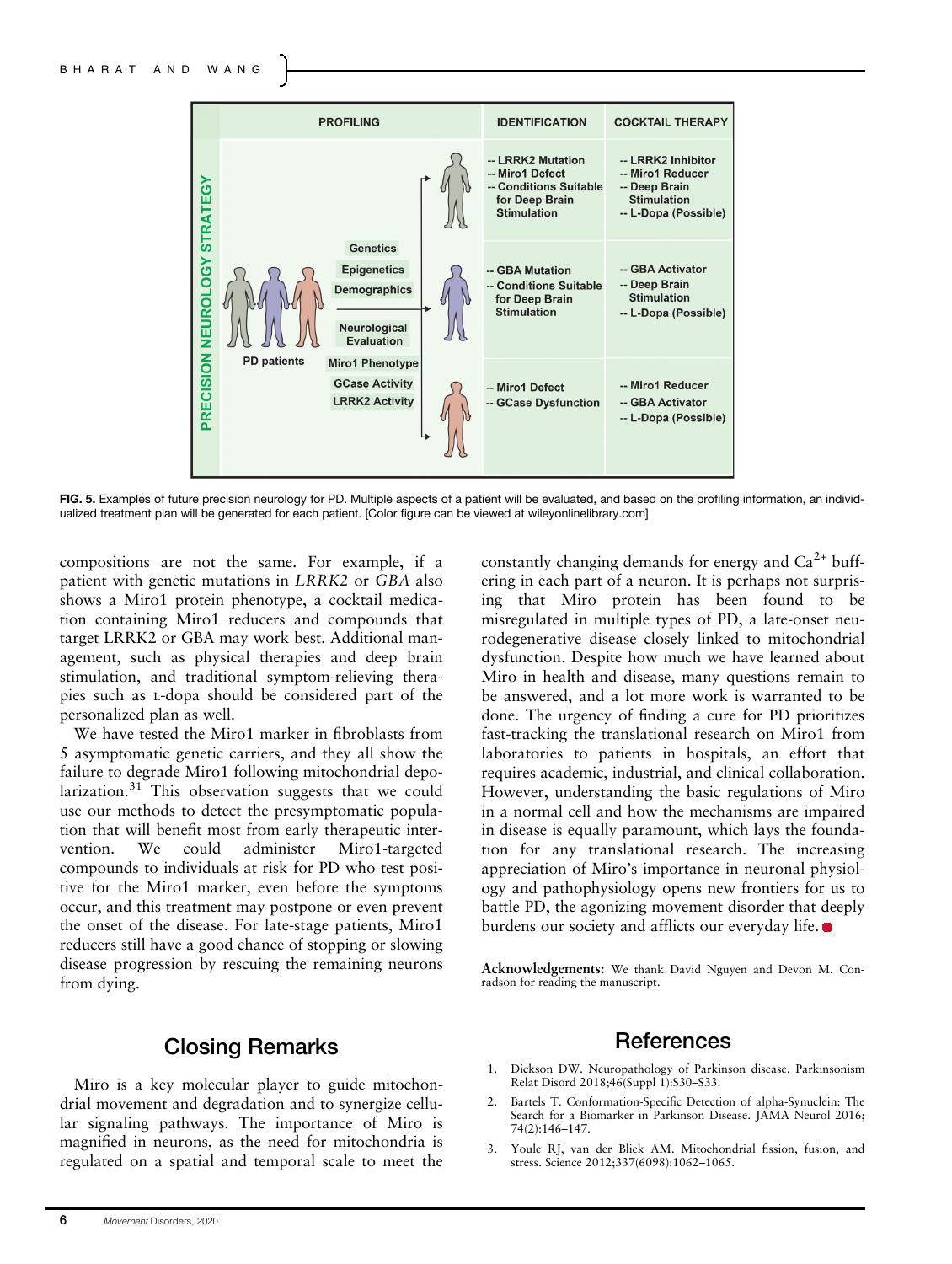- 4. Wang X, Winter D, Ashrafi G, et al. PINK1 and Parkin target Miro for phosphorylation and degradation to arrest mitochondrial motility. Cell 2011;147(4):893–906.
- 5. Maday S, Holzbaur EL. Autophagosome biogenesis in primary neurons follows an ordered and spatially regulated pathway. Dev Cell 2014;30(1):71–85.
- 6. Ashrafi G, Schlehe JS, LaVoie MJ, Schwarz TL. Mitophagy of damaged mitochondria occurs locally in distal neuronal axons and requires PINK1 and Parkin. J Cell Biol 2014;206(5):655–670.
- Hsieh CH, Shaltouki A, Gonzalez AE, et al. Functional Impairment in Miro Degradation and Mitophagy Is a Shared Feature in Familial and Sporadic Parkinson's Disease. Cell Stem Cell 2016;19(6): 709–724.
- 8. Klosowiak JL, Park S, Smith KP, et al. Structural insights into Parkin substrate lysine targeting from minimal Miro substrates. Sci Rep 2016;6:33019.
- 9. Wang X, Schwarz TL. The mechanism of Ca2+ -dependent regulation of kinesin-mediated mitochondrial motility. Cell 2009;136(1): 163–174.
- 10. Stowers RS, Megeath LJ, Gorska-Andrzejak J, Meinertzhagen IA, Schwarz TL. Axonal transport of mitochondria to synapses depends on milton, a novel Drosophila protein. Neuron 2002;36(6):1063– 1077.
- 11. Guo X, Macleod GT, Wellington A, et al. The GTPase dMiro is required for axonal transport of mitochondria to Drosophila synapses. Neuron 2005;47(3):379–393.
- 12. Nguyen TT, Oh SS, Weaver D, et al. Loss of Miro1-directed mitochondrial movement results in a novel murine model for neuron disease. Proc Natl Acad Sci U S A 2014;111(35):E3631–E3640.
- 13. Lopez-Domenech G, Covill-Cooke C, Ivankovic D, et al. Miro proteins coordinate microtubule- and actin-dependent mitochondrial transport and distribution. EMBO J 2018;37(3):321–336.
- 14. Oeding SJ, Majstrowicz K, Hu XP, et al. Identification of Miro1 and Miro2 as mitochondrial receptors for myosin XIX. J Cell Sci 2018;131(17):jcs219469.
- 15. Morlino G, Barreiro O, Baixauli F, et al. Miro-1 links mitochondria and microtubule Dynein motors to control lymphocyte migration and polarity. Mol Cell Biol 2014;34(8):1412–1426.
- 16. Fransson S, Ruusala A, Aspenstrom P. The atypical Rho GTPases Miro-1 and Miro-2 have essential roles in mitochondrial trafficking. Biochemical and biophysical research communications 2006;344(2): 500–510.
- 17. Macaskill AF, Rinholm JE, Twelvetrees AE, et al. Miro1 is a calcium sensor for glutamate receptor-dependent localization of mitochondria at synapses. Neuron 2009;61(4):541–555.
- 18. Babic M, Russo GJ, Wellington AJ, Sangston RM, Gonzalez M, Zinsmaier KE. Miro's N-terminal GTPase domain is required for transport of mitochondria into axons and dendrites. J Neurosci 2015;35(14):5754–5771.
- 19. Chen Y, Dorn GW 2nd. PINK1-phosphorylated mitofusin 2 is a Parkin receptor for culling damaged mitochondria. Science 2013; 340(6131):471–475.
- 20. Shlevkov E, Kramer T, Schapansky J, LaVoie MJ, Schwarz TL. Miro phosphorylation sites regulate Parkin recruitment and mitochondrial motility. Proc Natl Acad Sci U S A 2016;113(41):E6097– E6106.
- 21. Lai YC, Kondapalli C, Lehneck R, et al. Phosphoproteomic screening identifies Rab GTPases as novel downstream targets of PINK1. EMBO J 2015;34(22):2840–2861.
- 22. Kane LA, Lazarou M, Fogel AI, et al. PINK1 phosphorylates ubiquitin to activate Parkin E3 ubiquitin ligase activity. J Cell Biol 2014;205(2):143–153.
- 23. Kazlauskaite A, Kondapalli C, Gourlay R, et al. Parkin is activated by PINK1-dependent phosphorylation of ubiquitin at Ser65. Biochem J 2014;460(1):127–139.
- 24. Koyano F, Okatsu K, Kosako H, et al. Ubiquitin is phosphorylated by PINK1 to activate parkin. Nature 2014;510(7503):162–166.
- 25. Kondapalli C, Kazlauskaite A, Zhang N, et al. PINK1 is activated by mitochondrial membrane potential depolarization and stimulates Parkin E3 ligase activity by phosphorylating Serine 65. Open Biol 2012;2(5):120080.
- 26. Lazarou M, Sliter DA, Kane LA, et al. The ubiquitin kinase PINK1 recruits autophagy receptors to induce mitophagy. Nature 2015;524 (7565):309–314.
- 27. Bonifati V. Deciphering Parkinson's disease--PARK8. Lancet Neurol 2002;1(2):83.
- 28. Valente EM, Abou-Sleiman PM, Caputo V, et al. Hereditary earlyonset Parkinson's disease caused by mutations in PINK1. Science 2004;304(5674):1158–1160.
- 29. Zimprich A, Biskup S, Leitner P, et al. Mutations in LRRK2 cause autosomal-dominant parkinsonism with pleomorphic pathology. Neuron 2004;44(4):601–607.
- 30. Kitada T, Asakawa S, Hattori N, et al. Mutations in the parkin gene cause autosomal recessive juvenile parkinsonism. Nature 1998;392 (6676):605–608.
- 31. Hsieh CH, Li L, Vanhauwaert R, et al. Miro1 Marks Parkinson's Disease Subset and Miro1 Reducer Rescues Neuron Loss in Parkinson's Models. Cell Metab 2019;30(6):1131–1140 e1137.
- 32. Shaltouki A, Hsieh CH, Kim MJ, Wang X. Alpha-synuclein delays mitophagy and targeting Miro rescues neuron loss in Parkinson's models. Acta Neuropathol 2018;136(4):607–620.
- 33. Rakovic A, Shurkewitsch K, Seibler P, et al. Phosphatase and tensin homolog (PTEN)-induced putative kinase 1 (PINK1)-dependent ubiquitination of endogenous Parkin attenuates mitophagy: study in human primary fibroblasts and induced pluripotent stem cell-derived neurons. J Biol Chem 2013;288(4):2223–2237.
- 34. Bonello F, Hassoun SM, Mouton-Liger F, et al. LRRK2 impairs PINK1/Parkin-dependent mitophagy via its kinase activity: pathologic insights into Parkinson's disease. Hum Mol Genet 2019;28  $(10):1645-1660.$
- 35. Korecka JA, Thomas R, Christensen DP, et al. Mitochondrial clearance and maturation of autophagosomes are compromised in LRRK2 G2019S familial Parkinson's disease patient fibroblasts. Hum Mol Genet 2019;28(19):3232–3243.
- 36. Wauters F, Cornelissen T, Imberechts D, et al. LRRK2 mutations impair depolarization-induced mitophagy through inhibition of mitochondrial accumulation of RAB10. Autophagy 2020;16(2): 203–222.
- 37. Berenguer-Escuder C, Grossmann D, Massart F, et al. Variants in Miro1 Cause Alterations of ER-Mitochondria Contact Sites in Fibroblasts from Parkinson's Disease Patients. J Clin Med 2019;8 (12):2226.
- 38. Surmeier DJ, Obeso JA, Halliday GM. Selective neuronal vulnerability in Parkinson disease. Nat Rev Neurosci 2017;18(2):101–113.
- 39. Pacelli C, Giguere N, Bourque MJ, Levesque M, Slack RS, Trudeau LE. Elevated Mitochondrial Bioenergetics and Axonal Arborization Size Are Key Contributors to the Vulnerability of Dopamine Neurons. Curr Biol 2015;25(18):2349–2360.
- 40. Tsai PI, Course MM, Lovas JR, et al. PINK1-mediated phosphorylation of Miro inhibits synaptic growth and protects dopaminergic neurons in Drosophila. Sci Rep 2014;4:6962.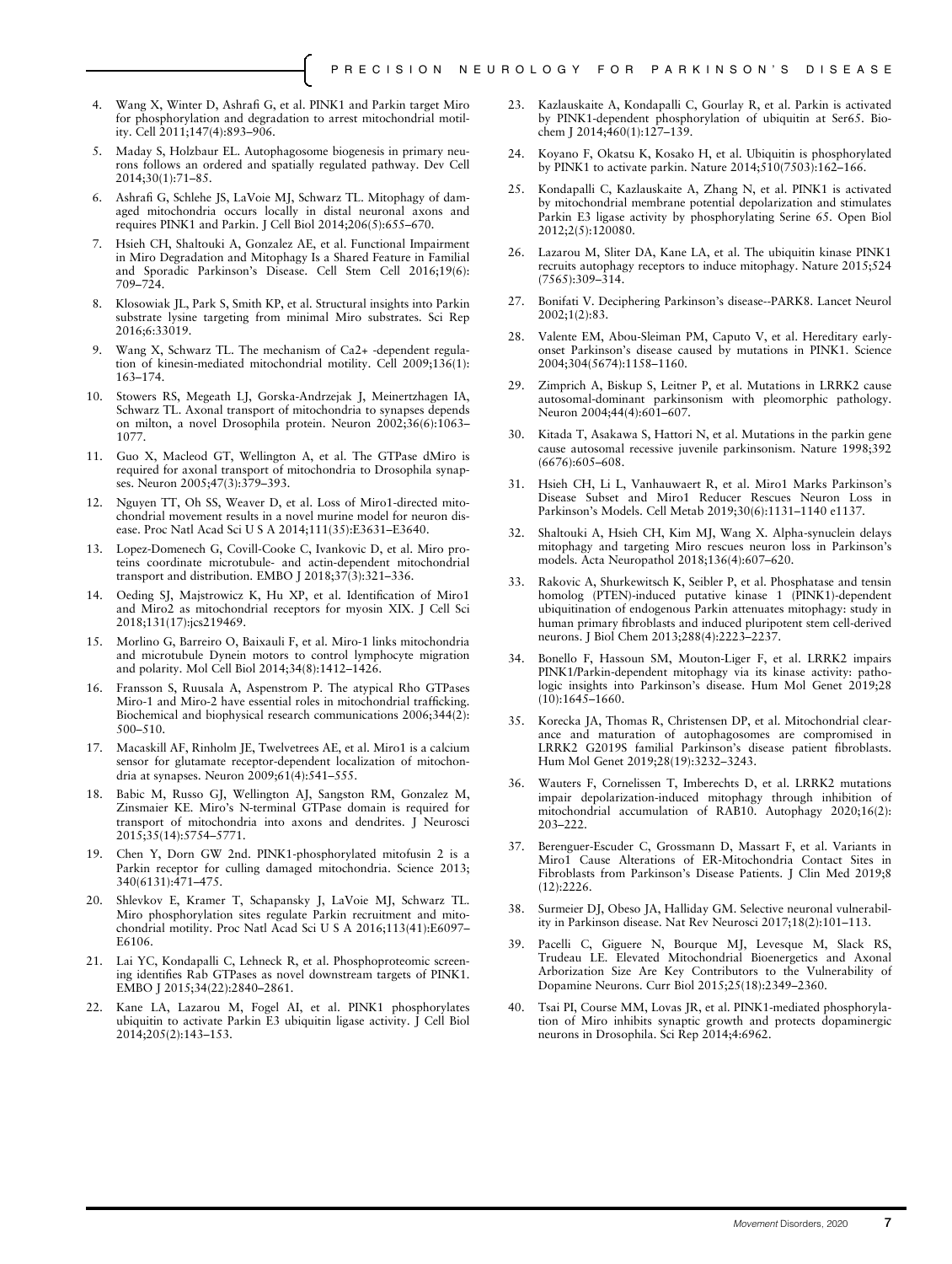## SGML and CITI Use Only DO NOT PRINT

# Author Contributions

V.B. and X.W. wrote the article. V.B. made the figures.